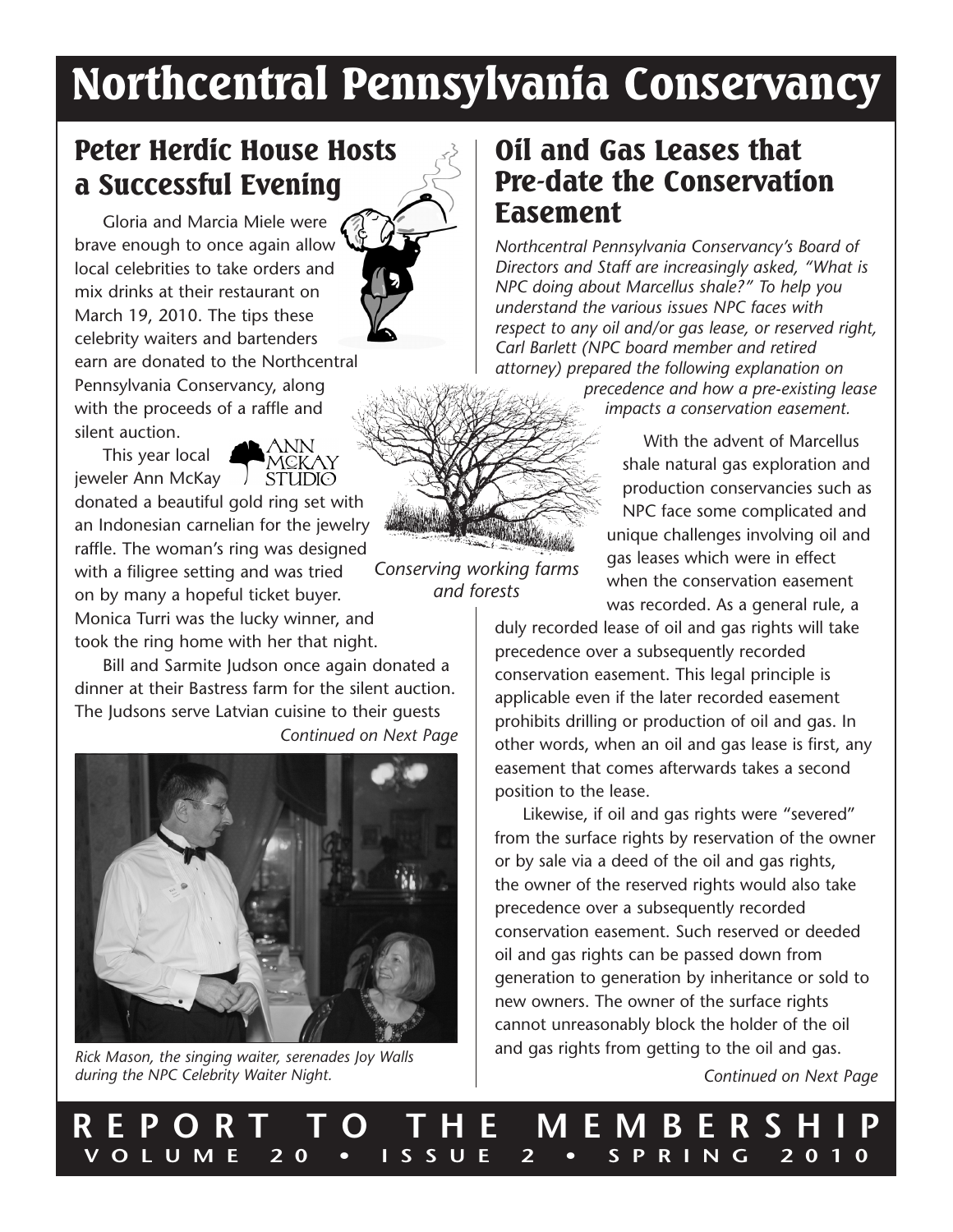

*Celebrity Waiter Jerry Walls and attendee Trisha Marty enjoying the evening.*

## Peter Herdic House...

*Continued from Front Page*

as they relax on the porch watching the sun set and the sheep graze. This year Nan and Allan Young were the lucky winners.

Malcolm Barlow was kind enough to donate a dinner at his farm near Muncy. Malcolm's home was built in 1768 and retains an unelectrified dining room. Jerry and Joy Walls teamed up with some of their friends to purchase this dinner by candlelight.

#### **Thank you to all the celebrities who helped make this year's event a success!**

- Jerry Allen, *Lycoming College Theatre Department*
- Rosanne Casale Bolsar, *Fish Real Estate*
- Rick Mason, *PennDOT*
- Tony Nardi, *Fish Real Estate*
- Tom Raup, *Attorney*
- Amy Shotwell, *Verizon*
- Mark Shuman, *Clear Channel Communications*
- Jerry Walls, *Community Planning Consultant* • Dr. Mel Zimmerman, *Lycoming College Cleanwater Institute*

# Oil and Gas Leases...

#### *Continued from Front Page*

Thus, unless land placed under easement is free of existing leases, the terms of the easement, whatever they may be regarding oil and gas drilling and production, will take a "back seat" to the rights of the owner or the lessee of the oil and gas rights.

What is NPC's role in such situations? Under IRS and Pennsylvania law, NPC has a legal obligation to protect and defend the terms of the easements it holds even when there is a pre-existing oil and gas lease or where mineral rights were reserved prior to the easement. Although such reserved rights or pre-existing leases have legal precedence over the terms of the easement, NPC will strive to work with the landowner subject to the easement, the holder of the subsurface rights, reserved or leased, and the gas drilling and production companies to minimize the effects on the land under easement. NPC's role, in such situations, is to work with all parties to achieve the maximum protection of the conserved land.

This role can be carried out by NPC's encouragement of the parties to enter into a Surface Use Agreement (SUA) to minimize damage to the surface during and after drilling and production. NPC has developed a comprehensive SUA and will work with the gas companies, lessors and landowners to enter into such an agreement. Additionally, NPC will work with lessors who wish to work out modifications to existing oil and gas leases. Such modifications or amendments may include non-surface development, greater environmental precautions, reclamation of surface disturbances, and limitations on the size and number of well sites. In general, NPC will take a pro-active role in assisting easement owners, mineral right holders and production companies to best protect the conservation purposes of our easements.

# Lochabar Set as Site of Spring Fundraiser

Ted and Judee Lyon will be hosting NPC at their property, Lochabar, on May 23, 2010. The event will be held rain or shine and includes music by Carl & Opal Schlappi, a geologic walking tour by John Way, and a wildlflower walk by Sue Sprout. We'll be under tents for cocktails and light refreshments, so please dress for the weather. Reservations required and due by May 19, 2010. Cost is \$40.00 per person. To reserve a spot, call the office at 570-323-6222.

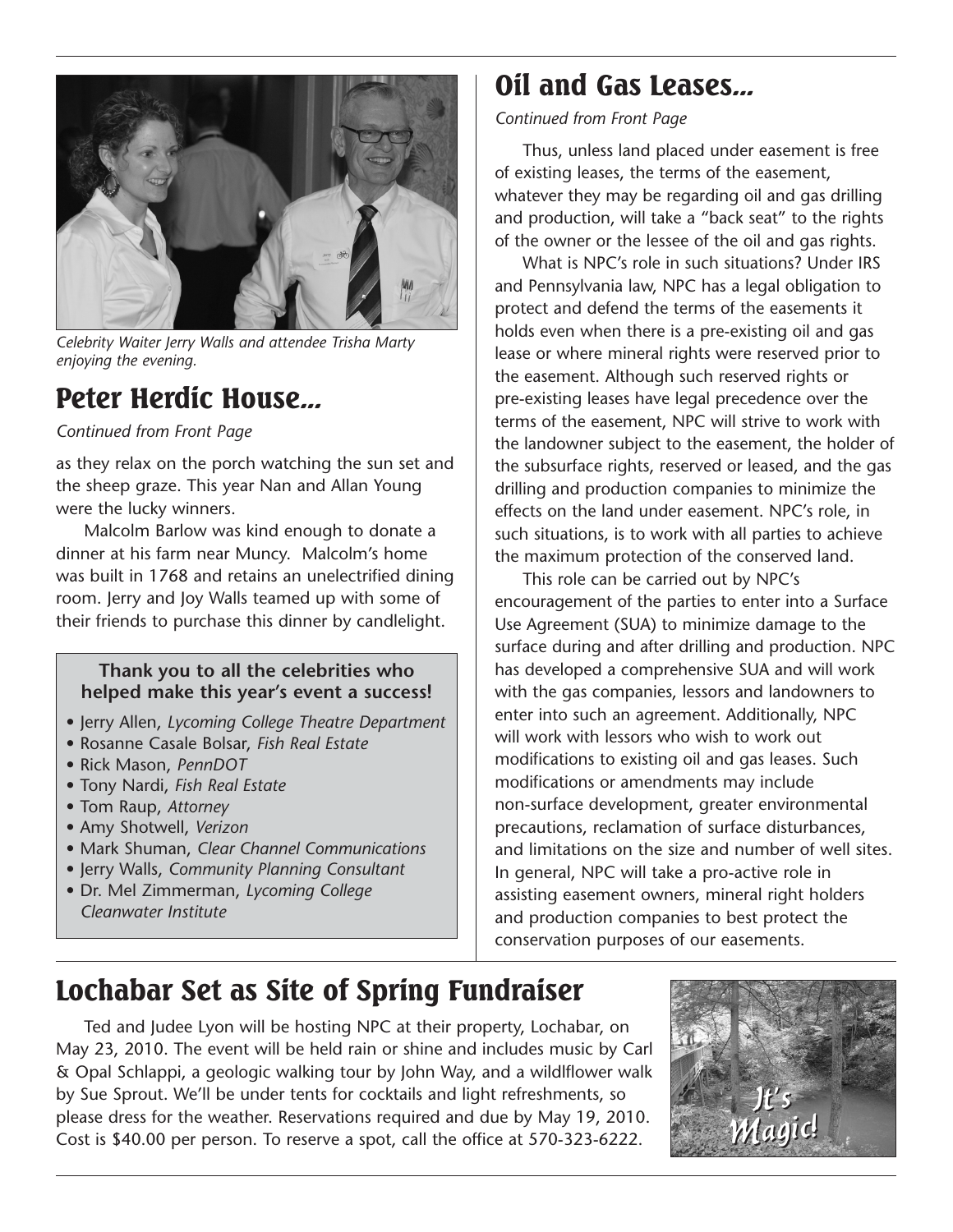# MEMBERSHIP ACTIVITY • January 1, 2010 to April 30, 2010

#### **CORPORATE MEMBERS**

Many thanks to our corporate members for their support of NPC's mission. Please take note of those businesses which have shown they care about the future of our communities with their corporate memberships and show YOUR support to them.

> **Osprey (\$1,000- \$1,999)** Alpine Club of Williamsport Mark C. Oberheim DMD

**American Kestrel (\$500- \$749)** Woodlands Bank

**Small Business (\$100- \$499)** DCNR-Bureau of Forestry – Tiadaghton Raup & Wiley, Attorneys at Law Century 21/Wilkinson-Dunn Co. Lonza Inc. Radiant Steel Products Co. Woolrich Inc.

#### **GENERAL MEMBERS**

**ELK (\$5,000+)** George & Shirley Durrwachter

**BOBCAT (\$1,000- \$4,999)** Matthew & Lisa Cramer Wayne H. & Carol Scott Sr.

**BLACK BEAR (\$500- \$999)** Tom Corbett Dr. John & Jean Burks Gordon & Margie Shaw

#### **WHITE-TAILED DEER (\$250- \$499)**

Herman & Molly Logue Kevin Drewencki Gilbert L. Maton Stephen & Christine Sleboda Alvin H. Smith, Jr. Richard & Susan Sprout

#### **BLACK CHERRY (\$100- \$249)**

Slate Run Sportsmen's Association Bill & Pam Worobec Richard & Grace Carey Frank R. Comfort Jay & Juli Alexander Reneé Carey Gary & Susan Harris Joe Logue Russell E. & Linda M. Campbell Mr. & Mrs. Law Groner Honorable Roger A. Madigan Dale & Mary Bower

#### **BLACK CHERRY (Cont'd.)**

Peter & Christie Brooks David & Donna Colley Mr. & Mrs. Richard H. Confair R. Jeffrey Coup R. Max and Nancy Coy James Holtzman Rudy & Carol Kafer John & Kathryn Kuryloski Josephine Lewis Lloyd Wilson Chp. 223 of Trout Unlimited Raymond M. Lyon James & Cynthia Mackay Steve and Deb Martin Robert W. & Barbara McCullough, III Mr. & Mrs. James Meyer Mr. & Mrs. Charles Moore Stuart & Judy Olinsky Joseph A. Pecchia Joseph H. Radley Lance E. Robson Henry & Donna Stutz Albert & Judith Styrcula Jim & Lynn Tooey Rick & Cathy Torsell Chalmer & Ruth Ann Van Horn Dr. & Mrs. John Way Jason & Chandra Weigle George Windolph

> **RED OAK (\$50- \$99)** Daniel Brennan Anthony C. Ferraro Wayne Laubscher

**RED OAK (Cont'd.)** Bill & Gerri Ann Danilowicz Thomas Duck Dr. Colson Blakeslee Alvin C. & Betty Bush Melissa Christ Ned Coates & Gayle Peters-Coates Henry F. Hartmann Jr. Max Mitchell George & Barbara Rizzo Alex & Tracie Witter Dennis E. Gilbert Charles and Carol Hildebrand Tim and Anne Holladay Dorothy Yannaccone George L. & Penny H. Bower Dr. & Mrs. Robert Burns Discalced Carmelite Nuns Lois J. Clark Kevin R. Cunningham Duane Daniels Ralph & Rosie Dotterer Marian L. Fetter & Mark Kleinfelter William & Karen Fry William & Kelly Hastings William B. Heffner III Donald G. Holtzman Harold & Shirley Loud Edward & Judith Lyon Malvern Benefits Corporation Dr. & Mrs. Ira G. Masemore John & Cynthia Metzger Honorable Malcolm Muir John Jr. and Charlotte Person Carol Pollard & Richard White Linda Prior Deborah Reeder Stephen & Dorothy Schopfer Roger & Nancy Shipley Diane and John Sweeney James & Pennie Vanderlin & Family Dr. Dora E. Vandine Charles & Margaret Wettling Dan & Margery Wurster

#### **SUGAR MAPLE (\$35- \$49)**

Mike & Donna Bastian George E. Farley Dr. Douglas Wion James L. Berkebile Richard & Laurie Bojanowski Eila & Jack Campbell Joseph & Ginny English Cody Ensanian Leon & Rosella Hurst Dr. Lester G. Kleckner Laurel S. La Placa Gerald & Colleen Lacy

#### **SUGAR MAPLE (Cont'd.)**

Bob & Pat McKernan Mr. & Mrs. James R. Parsons Mr. & Mrs. Chester Pribble Bill & Ann Roll Sam Shaheen David & Barbara Weaver

#### **WHITE PINE (\$25- \$34)**

Rita Bocher William Logue Rebecca Baker Mr. & Mrs. John L. Bruch Ir. Bill & Eileen Burdett Charles & Kay Chapman Cush's Retreat, Inc. Stacy Duffield Dr. Robert Ecker Rep. & Mrs. Mike Hanna Robert & Margaret Hershey Albert Hoffman Barry & Shelly Jones William & Barbara Kelly Ken & Jane Light Lycoming County Pomona Grange Deen & Denise McKillips Charlotte Mengel Ann F. Rhoads Stash & Helene Nawrocki Susan O'Donnell Raymond and Darlene Rathmell Ed & Tink Reish Clifford A. Rieders Mr. Anthony C. Roland John A. Troisi Norman E. Wengert Harold & Beulah Yerk

#### **YEAR END APPEAL**

E. Lee Bellinger M.D. Alfred W. Buck Gregory Dwulet Cody Ensanian Nicole Faraguna Mr. & Mrs. Law Groner Wayne Laubscher Charles & Fay Lindrooth Alan Viani & Jane Morgenstern Annie Sanders Barbara Sonies Rev. & Mrs. Larry Waltz

#### **GENERAL CONTRIBUTIONS**

Chesapeake Operating, Inc. Bonita E. Hannis King Charitable Foundation Mr. & Mrs. Henry Perciballi

*Thank You...to all those who continue to support the work of the Northcentral Pennsylvania Conservancy*